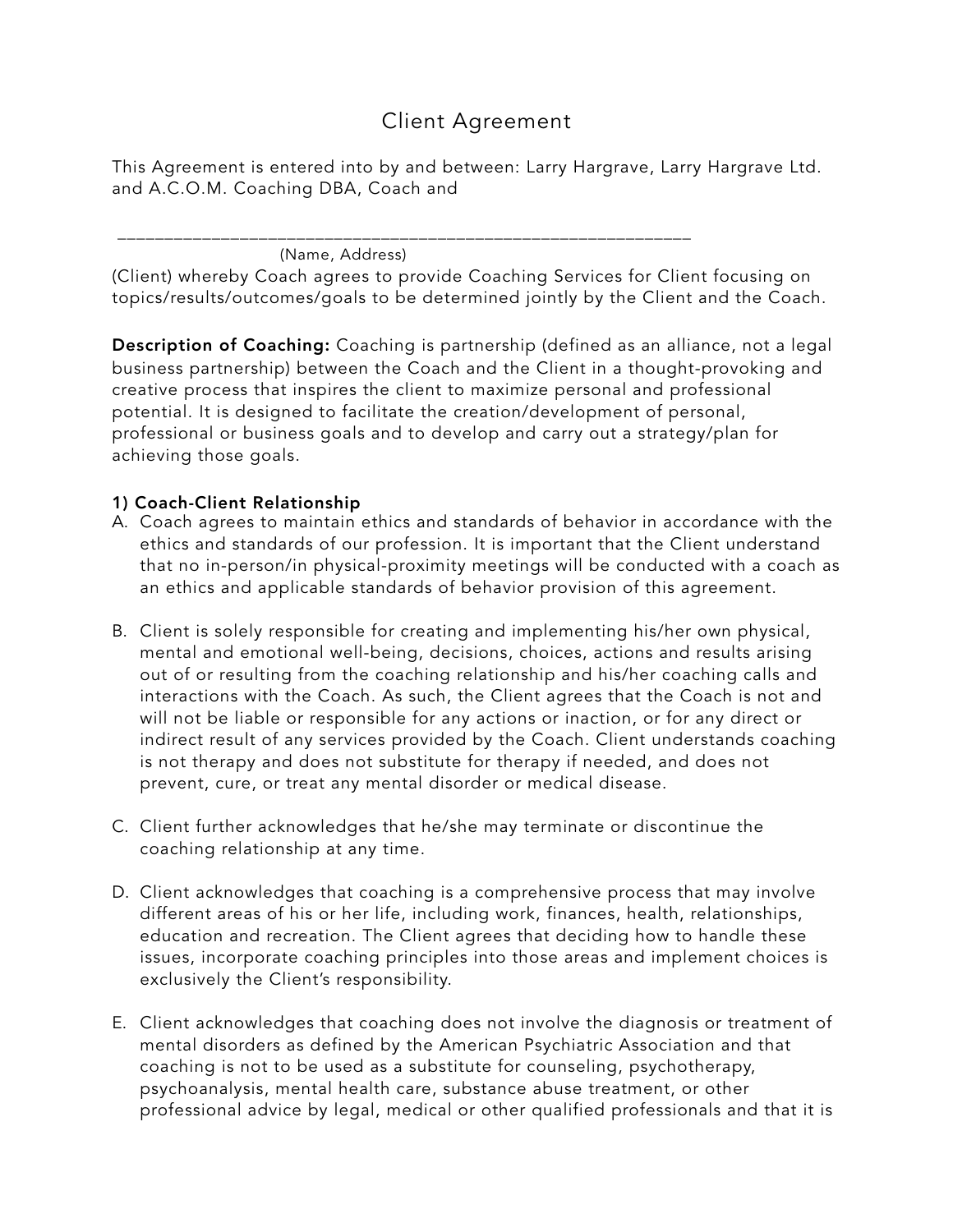the Client's exclusive responsibility to seek such independent professional guidance as needed. If Client is currently under the care of a mental health professional, it is recommended that the Client promptly inform the mental health care provider of the nature and extent of the coaching relationship agreed upon by the Client and the Coach.

F. The Client understands that in order to enhance the coaching relationship, the Client agrees to communicate honestly, be open to feedback and assistance and to create the time and energy to participate fully in the program.

#### 2) Services

The parties agree to engage in a three month Coaching Program through internet/ telephone meetings. Coach will be available to Client by e-mail and voicemail in between scheduled meetings as defined by the Coach. Coach may also be available for additional time, per Client's request on a prorated basis rate of \$25.00 per 20 minute segment (for example, reviewing documents, reading or writing reports, engaging in other Client related services outside of coaching hours).

#### 3) Schedule and Fees

This coaching agreement is valid as of the date payment is made. The fee is either \$1,000.00 in advance for 5 sessions, or 575.00 per month for two months paid in advance each month for a total of five sessions based on payment for five (5) sessions held within two consecutive months. The calls/meetings shall be 45-60 minutes. If rates change before this agreement has been signed and dated, the prevailing rates will apply. The refund and cancellation policy in effect for the term of this Agreement is as follows:

All contracts are binding. A.C.O.M. Coaching does not offer refunds for any payment paid on coaching services. We are here to coach you to your highest level of success, and part of that is requiring a commitment from you that you are fully invested in your coaching package. When refunds are an option, you can have "one foot in" the work, and "one foot out" the door. It is to YOUR benefit to decide BEFORE purchasing your package and committing to work with us that your coach is the right coach for you. If you're in, you need to be 100% in, just as your coach will be for you.

Should you need to reschedule a coaching session, you may do so by providing 48 hours notice in advance of your session and making up the session within a week of the originally scheduled date. Sessions not cancelled 48 hours in advance will not be eligible for make-ups. It is important that you prioritize this work to receive the full benefit of your coaching package.

#### 4) Procedure

The time of the coaching meetings will be determined by Coach and Client based on a mutually agreed upon time schedule. The Coach will initiate all scheduled calls and ZOOM or other virtual meetings. The Coach will call and/or contact the Client via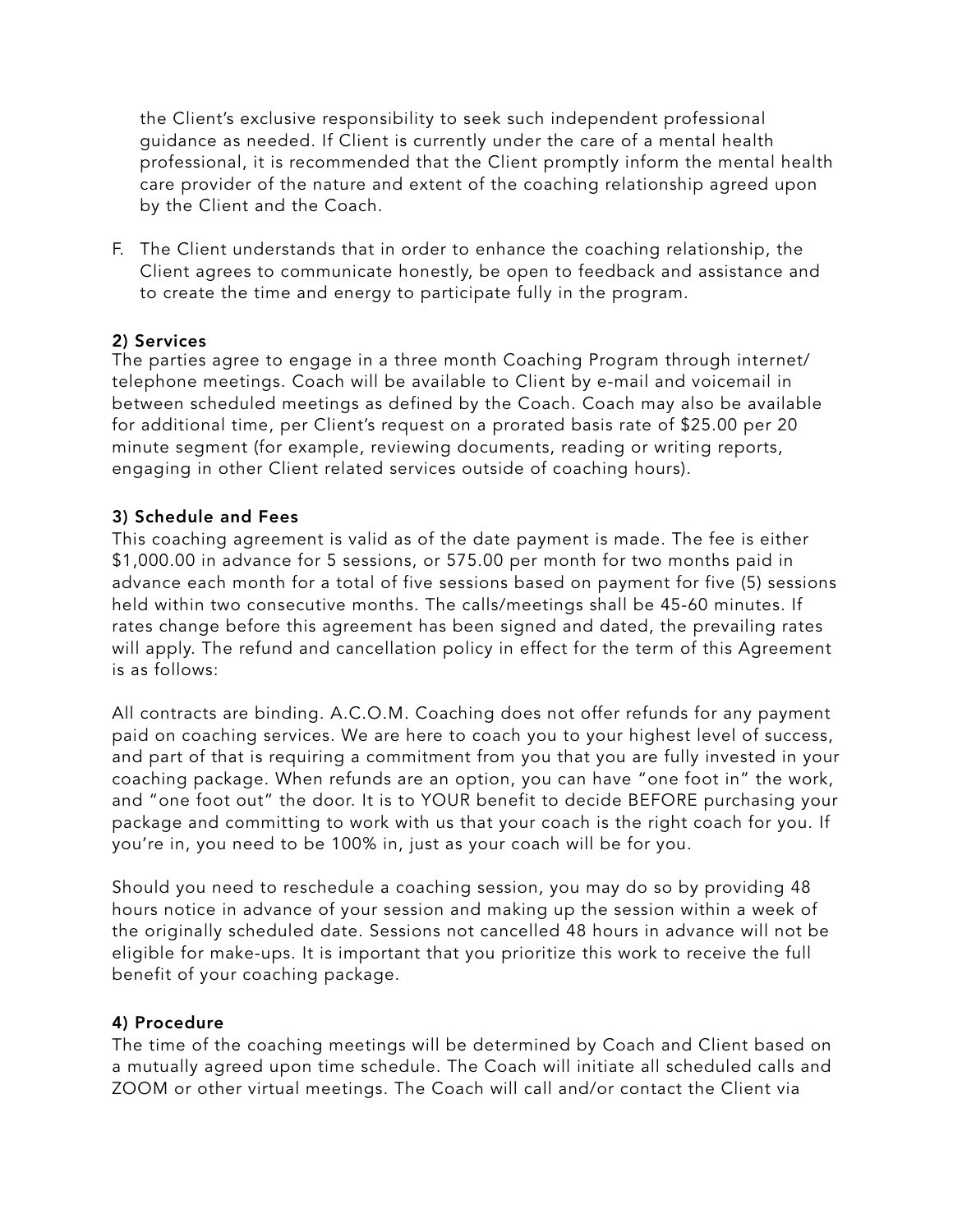email at the number or email address provided by the Client for all scheduled meetings. If the Client will be at any other number for a scheduled call/meeting Coach will be notified prior to the scheduled appointment time.

## 5) Confidentiality

This coaching relationship, as well as all information (documented or verbal) that the Client shares with the Coach as part of this relationship, is bound by principles of confidentiality. However, please be aware that the Coach-Client relationship is not considered a legally confidential relationship (like the medical and legal professions) and thus communications are not subject to the protection of any legally recognized privilege. The Coach agrees not to disclose any information pertaining to the Client without the Client's written consent. The Coach will not disclose the Client's name as a reference without the Client's consent.

Confidential Information does not include information that: (a) was in the Coach's possession prior to its being furnished by the Client; (b) is generally known to the public or in the Client's industry; (c) is obtained by the Coach from a third party, without breach of any obligation to the Client; (d) is independently developed by the Coach without use of or reference to the Client's confidential information; or (e) the Coach is required by statute, lawfully issued subpoena, or by court order to disclose; (f) is disclosed to the Coach and as a result of such disclosure the Coach reasonably believes there to be an imminent or likely risk of danger or harm to the Client or others; and (g) involves illegal activity. The Client also acknowledges his or her continuing obligation to raise any confidentiality questions or concerns with the Coach in a timely manner.

#### 6) Release of Information

The Coach engages in training and continuing education for those in contracted pursuit of, and/or maintained credentials provided and issued by A.C.O.M. Coaching. That process requires the names and contact information of all Clients for possible verification by A.C.O.M. Coaching. By signing this agreement, you agree to have only your name, contact information and start and end dates of coaching shared with A.C.O.M. Coaching members and/or other parties involved in this process for the sole and necessary purpose of verifying the coaching relationship, no personal notes will be shared.

Client Agrees **Executes** Client Refuses **Client** Agrees **Client** Refuses **Executes** 2

According to the ethics of our profession, topics may be anonymously and hypothetically shared with other coaching professionals for training, supervision, mentoring, evaluation, and for coach professional development and/or consultation purposes.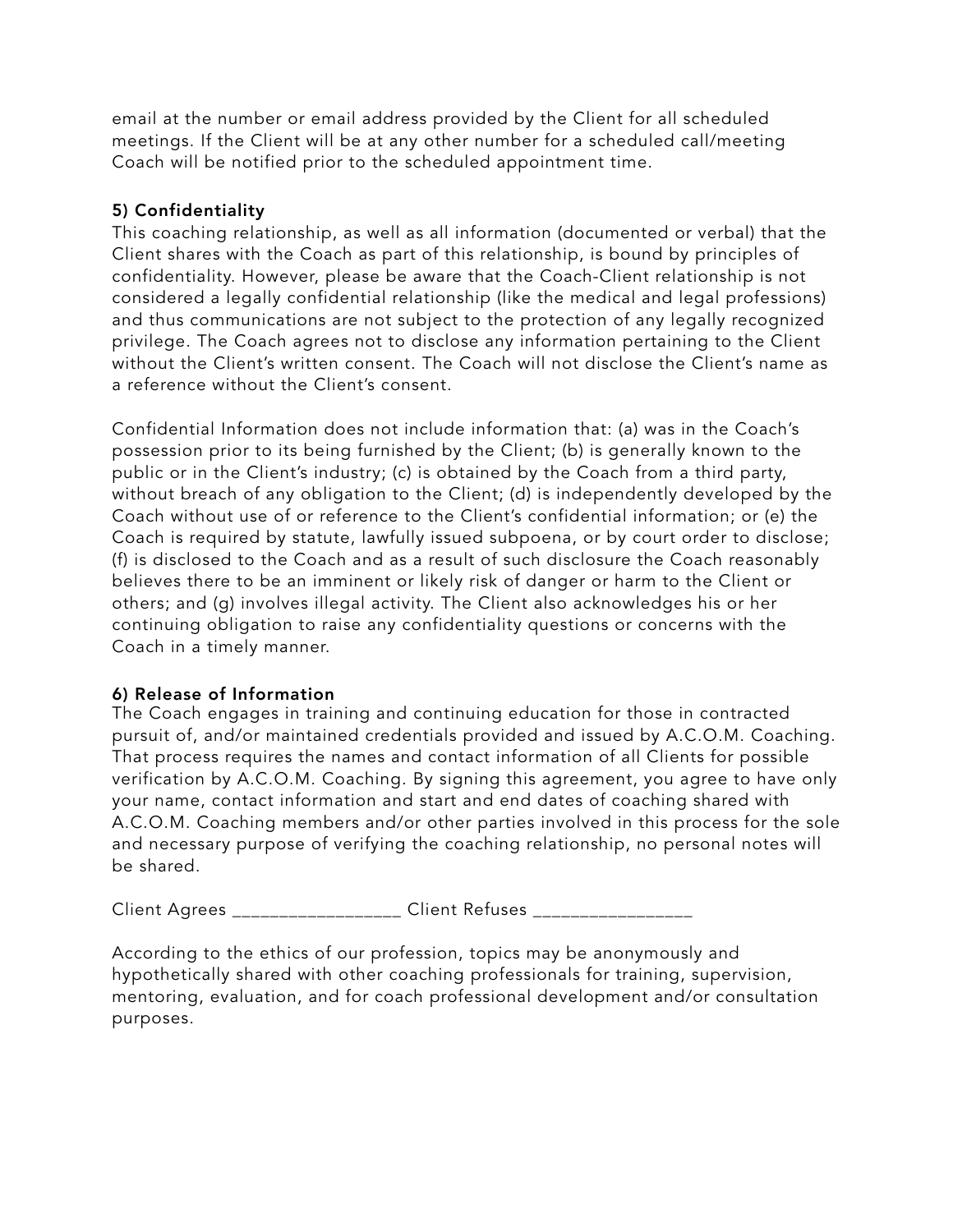## 7) Cancellation Policy

Client agrees that it is the Client's responsibility to notify the Coach 48 hours in advance of the scheduled calls/meetings. Coach reserves the right to bill Client for a missed meeting. Coach will attempt in good faith to reschedule the missed meeting.

#### 8) Termination

Either the Client or the Coach may terminate this Agreement at any time with two(2) weeks acknowledged email notification. As per the stated refund and cancellation policy in effect for the term of this Agreement all contracts are binding. A.C.O.M. Coaching does not offer refunds on coaching services. Client agrees to compensate the Coach for all coaching services which includes eight paid meetings, rendered or not rendered, through the effective date of the coaching relationship, three months past the date of initial payment.

#### 10) Limited Liability

Except as expressly provided in this Agreement, the Coach makes no guarantees, representations or warranties of any kind or nature, express or implied with respect to the coaching services negotiated, agreed upon and rendered. In no event shall the Coach be liable to the Client for any indirect, consequential or special damages. Notwithstanding any damages that the Client may incur, the Coach's entire liability under this Agreement, and the Client's exclusive remedy, shall be limited to the amount actually paid by the Client to the Coach under this Agreement for all coaching services rendered through and including the termination date.

# 11) Entire Agreement

This document reflects the entire agreement between the Coach and the Client, and reflects a complete understanding of the parties with respect to the subject matter. This Agreement supersedes all prior written and oral representations. The Agreement may not be amended, altered or supplemented except in writing signed by both the Coach and the Client.

# 12) Dispute Resolution

If a dispute arises out of this Agreement that cannot be resolved by mutual consent, the Client and Coach agree to attempt to mediate in good faith for up to 30 days after notice given. If the dispute is not so resolved, and in the event of legal action, the prevailing party shall be entitled to recover attorney's fees and court costs from the other party.

# 13) Severability

If any provision of this Agreement shall be held to be invalid or unenforceable for any reason, the remaining provisions shall continue to be valid and enforceable. If the Court finds that any provision of this Agreement is invalid or unenforceable, but that by limiting such provision it would become valid and enforceable, then such provision shall be deemed to be written, construed, and enforced as so limited.